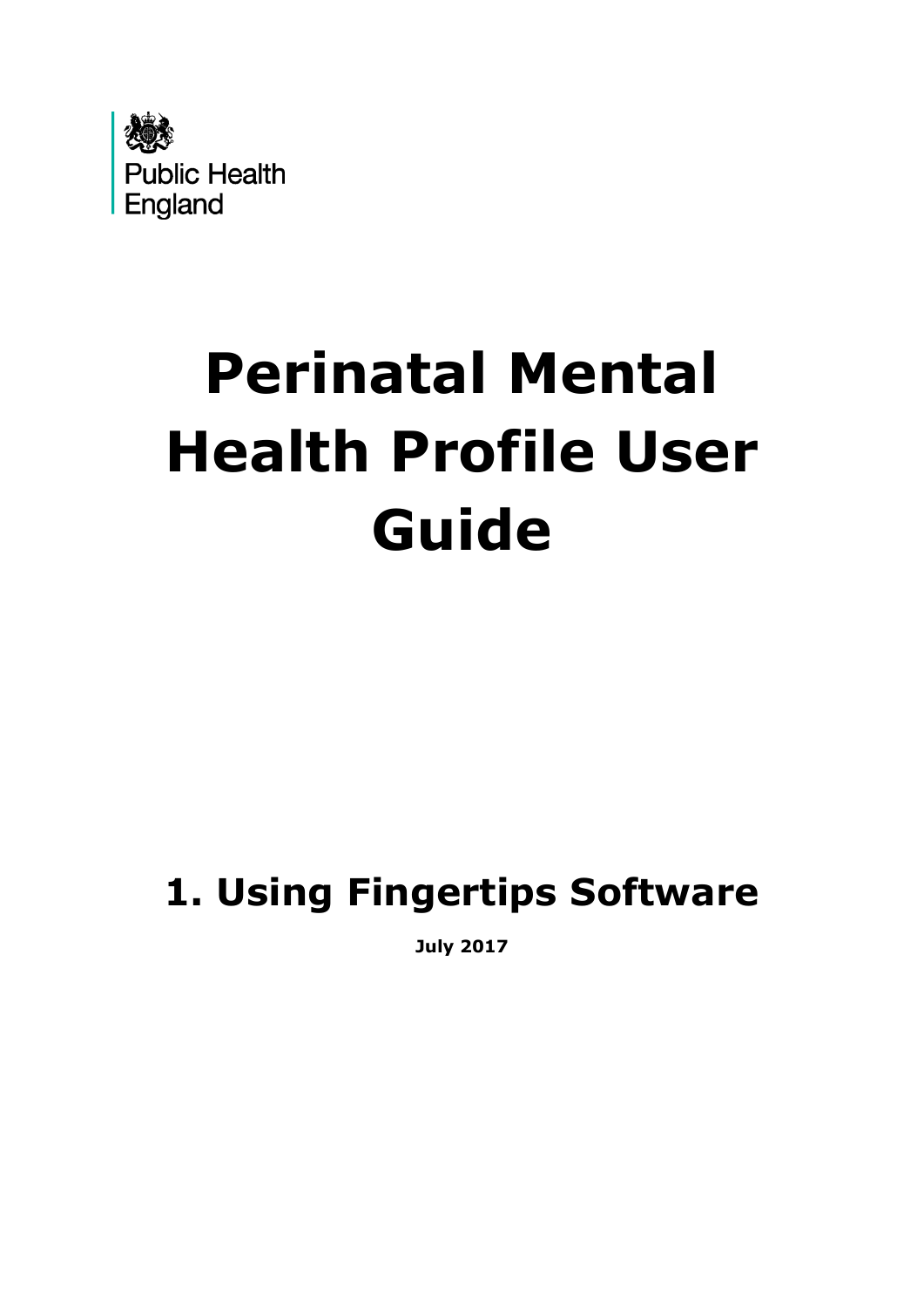

# **Contents**

| 1. |     |  |  |  |  |  |  |
|----|-----|--|--|--|--|--|--|
| 2. |     |  |  |  |  |  |  |
|    | 2.1 |  |  |  |  |  |  |
|    | 2.2 |  |  |  |  |  |  |
|    | 2.3 |  |  |  |  |  |  |
|    | 2.4 |  |  |  |  |  |  |
|    | 2.5 |  |  |  |  |  |  |
|    | 2.6 |  |  |  |  |  |  |
|    | 2.7 |  |  |  |  |  |  |
| 3. |     |  |  |  |  |  |  |
|    | 3.1 |  |  |  |  |  |  |
|    | 3.2 |  |  |  |  |  |  |
|    | 3.3 |  |  |  |  |  |  |
|    | 3.4 |  |  |  |  |  |  |
|    | 3.5 |  |  |  |  |  |  |
|    | 3.6 |  |  |  |  |  |  |
|    | 3.7 |  |  |  |  |  |  |
|    | 3.8 |  |  |  |  |  |  |
| 4. |     |  |  |  |  |  |  |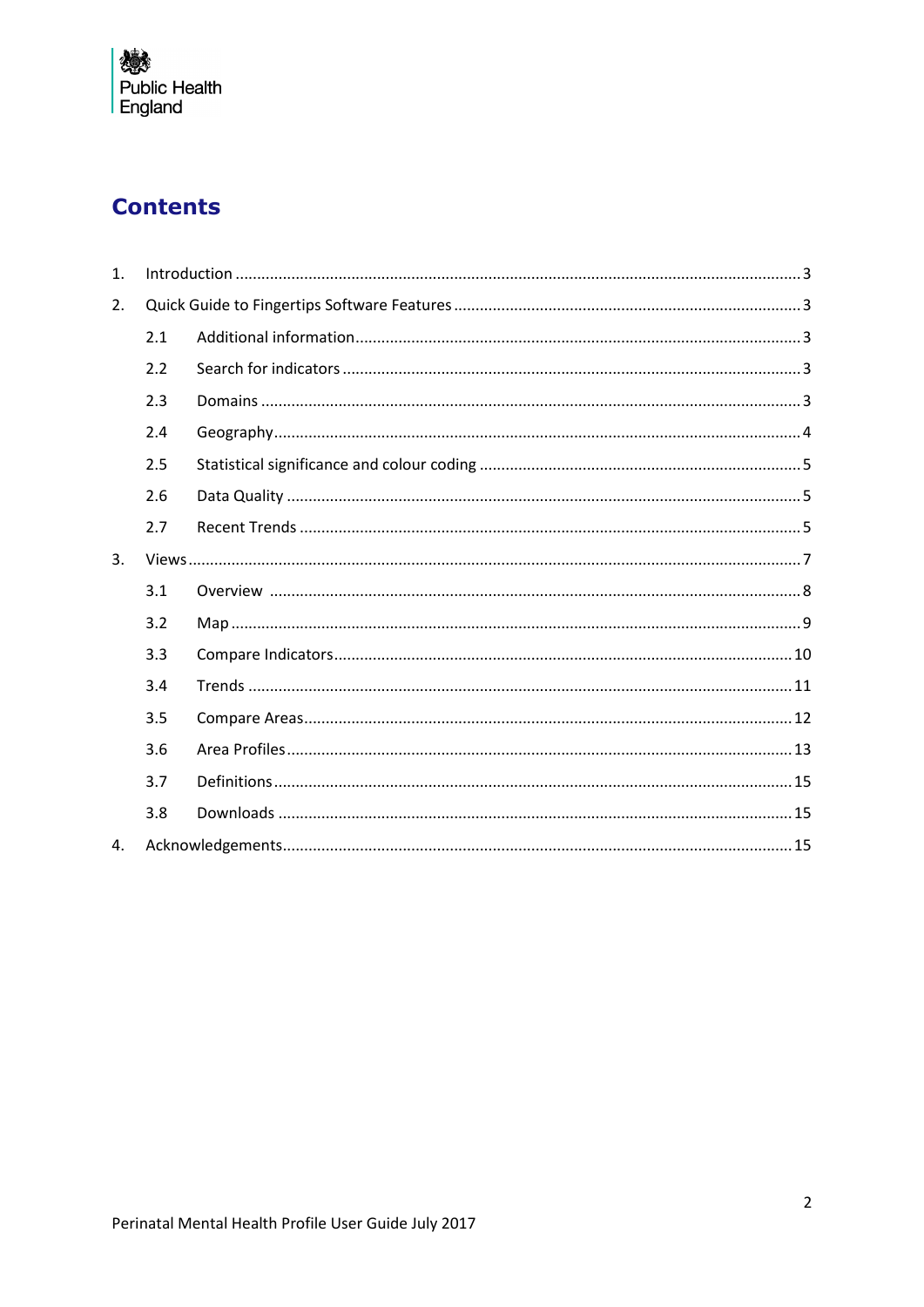

## <span id="page-2-0"></span>**1. Introduction**

The Perinatal Mental Health Profile is an interactive web tool developed for the National Mental Health, Dementia and Neurology Intelligence Network by Public Health England.

The profile uses the Fingertips software, developed by Public Health England, to provide easy access to in-depth analysis of a wide range of health related data in thematic profiles.

This user guide focuses on common features of the Fingertips software and uses examples taken from the Perinatal Mental Health Profile. Other profiles developed in the software also share these features. Metadata information on the indicators themselves are available via the 'Definitions' section of the profiles.

# <span id="page-2-1"></span>**2. Quick Guide to Fingertips Software Features**

[A](file://///filenet01/kirkstone/phe/mhdnin/04%20Key%20Projects/Mental%20Health/MH%20Programmes%20of%20Work/Crisis/Supporting%20Documents/A) guided demonstration of the National Mental Health, Dementia and Neurology Intelligence Network profiling tools is available [here.](https://www.youtube.com/watch?v=j_8WJUDldb8&feature=youtu.be)

#### <span id="page-2-2"></span>**2.1 Additional information**

A Home link and links to supporting information, such as FAQs and feedback email, are found in the top section of each tool.



#### <span id="page-2-3"></span>**2.2 Search for indicators**

The Perinatal Mental Health Profile has a search facility, located at the top right of the page. Using this function returns all indicators which include the keyword in the name or in a specific set of metadata fields.



#### <span id="page-2-4"></span>**2.3 Domains**

Tools which are broken down into subsections or domains can be explored by clicking the domain headings. For example: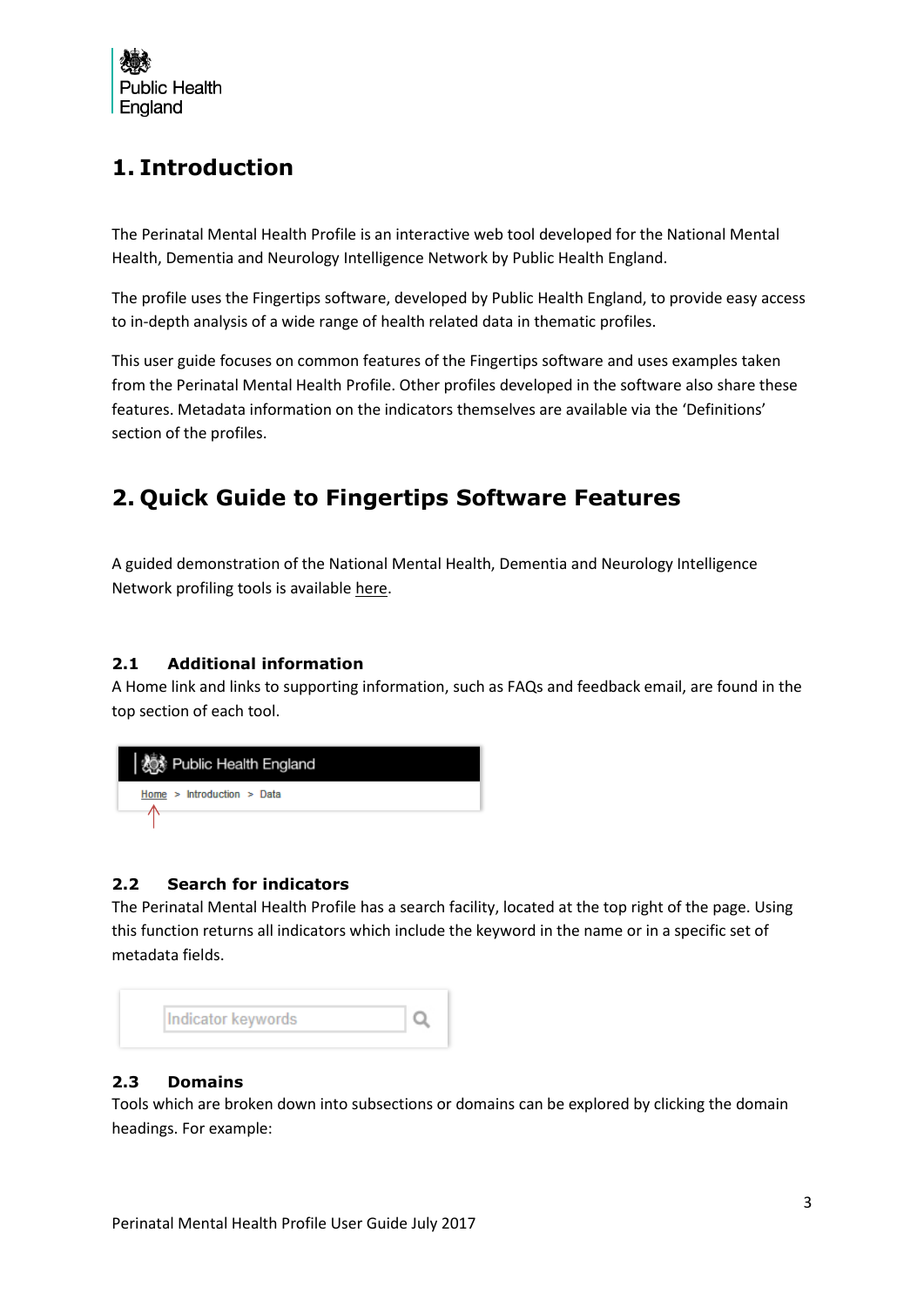| <b>Contact Us</b><br>Home $>$ Data                   |                                   |            |                                    |  |  |  |  |  |  |
|------------------------------------------------------|-----------------------------------|------------|------------------------------------|--|--|--|--|--|--|
| Indicator keywords<br><b>Perinatal Mental Health</b> |                                   |            |                                    |  |  |  |  |  |  |
|                                                      |                                   |            |                                    |  |  |  |  |  |  |
| Demographics                                         | <b>Risk &amp; related factors</b> | Prevalence | <b>Identification &amp; Access</b> |  |  |  |  |  |  |

#### <span id="page-3-0"></span>**2.4 Geography**

The example below shows a profile with the complete set of options, only offered when choices are actually available in the data:

| Area type: County & UA                          |                    | Areas grouped by: Region |                                                            | Benchmark: England |  |
|-------------------------------------------------|--------------------|--------------------------|------------------------------------------------------------|--------------------|--|
| Area: $\blacklozenge \blacktriangleright$ Derby | Search for an area |                          | Region: East Midlands<br>CIPFA nearest neighbours to Derby |                    |  |

#### **2.4.1 Area type**

Fingertips only displays data for one level of geography at a time. The Perinatal Mental Health Profile contains indicators at Acute Trust, CCG, STP, and County & UA levels.

#### **2.4.2 Areas grouped by**

| Areas grouped by Region |  |
|-------------------------|--|

Which areas are displayed together is decided in the 'Areas grouped by' dropdown. The options are a higher geographical level such as Region, smaller geographical groupings such as PHE Centre, CCG cluster, STP or groupings with similar social characteristics such as deprivation decile and ONS group.

#### **2.4.3 Subsequent choices**

Dependent on the choice of 'Areas grouped by' the dropdown is then populated (in the example above: choosing 'Deprivation decile' determines that a choice of deprivation deciles are offered – Most deprived selected in this instance). Subsequently options are offered in 'Area', these are based on the previous selections: e.g., Birmingham is one of the Counties/UAs in the "Most deprived" decile.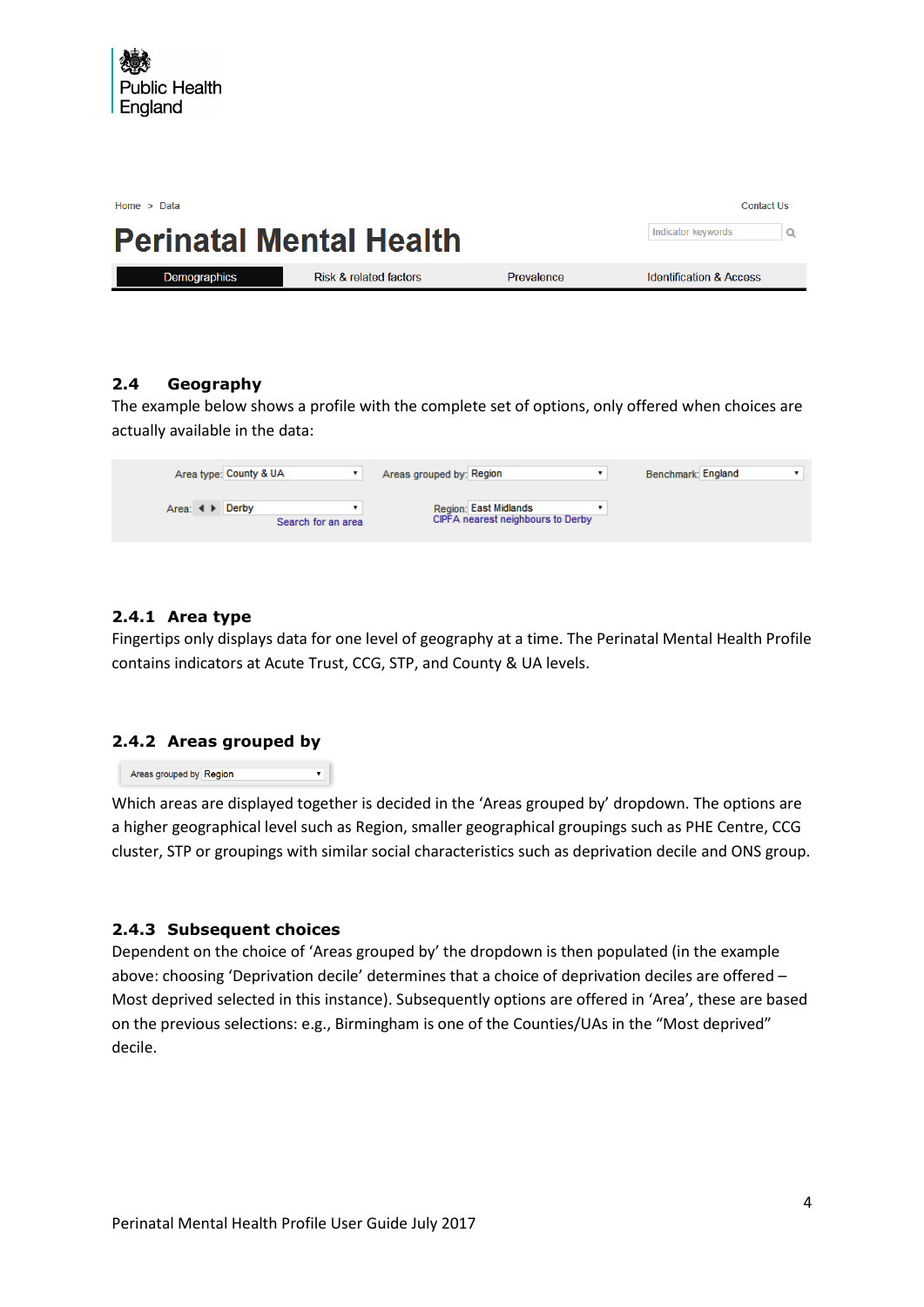

#### **2.4.4 Benchmark**

To decide on statistical significance a benchmark needs to be chosen. This is by default England, but an alternative comparison with more similar areas (such as Region or deprivation decile) is also offered in most cases.

#### <span id="page-4-0"></span>**2.5 Statistical significance and colour coding**

A training video on significance is available [here.](https://www.youtube.com/watch?v=zVDcYbf0Y4w)



For each indicator, the colour coding shows whether the measure for that area is statistically above or below the comparator (95% confidence). The default comparator is the national average. This can be changed to the regional average using the benchmark 'drop-down' at the top of the page. Details of the statistical method used for comparison are available by clicking on the 'Definitions' tab.

Even if an indicator is not significantly different to England, there may still be an issue in the area worthy of intervention. Some indicators will change colour depending on the comparator group – for example, it is not unusual for areas to be significantly higher than England while not being significantly different from the comparison group. It is also possible that an area may be experiencing a downward trend while remaining above the national or regional average. Local knowledge and understanding of issues are needed to provide context and inform decisions.

#### <span id="page-4-1"></span>**2.6 Data Quality**



Each indicator in the tool has been included because it is relevant to perinatal mental health; however, data quality is not consistent. Data has been assessed for quality and validity using the above criteria, and labelled accordingly.

#### <span id="page-4-2"></span>**2.7 Recent Trends**

| Recent trends: Could not be <b>f</b> Increasing / <b>f</b> Increasing / <b>F</b> Decreasing / <b>F</b> Decreasing / <b>F</b> Decreasing / <b>F</b> Cetting better <b>f</b> Cetting better and calculated <b>f</b> Getting worse <b>f</b> Getting worse <b>f</b> Getting better <b></b><br>Increasing $\blacktriangleright$ Decreasing<br>(in development)<br>v |  |
|----------------------------------------------------------------------------------------------------------------------------------------------------------------------------------------------------------------------------------------------------------------------------------------------------------------------------------------------------------------|--|
|----------------------------------------------------------------------------------------------------------------------------------------------------------------------------------------------------------------------------------------------------------------------------------------------------------------------------------------------------------------|--|

Identifying trends is important in understanding indicator performance. With this in mind, several of the indicators in the Perinatal Mental Health Profile have recent trends which denote the overall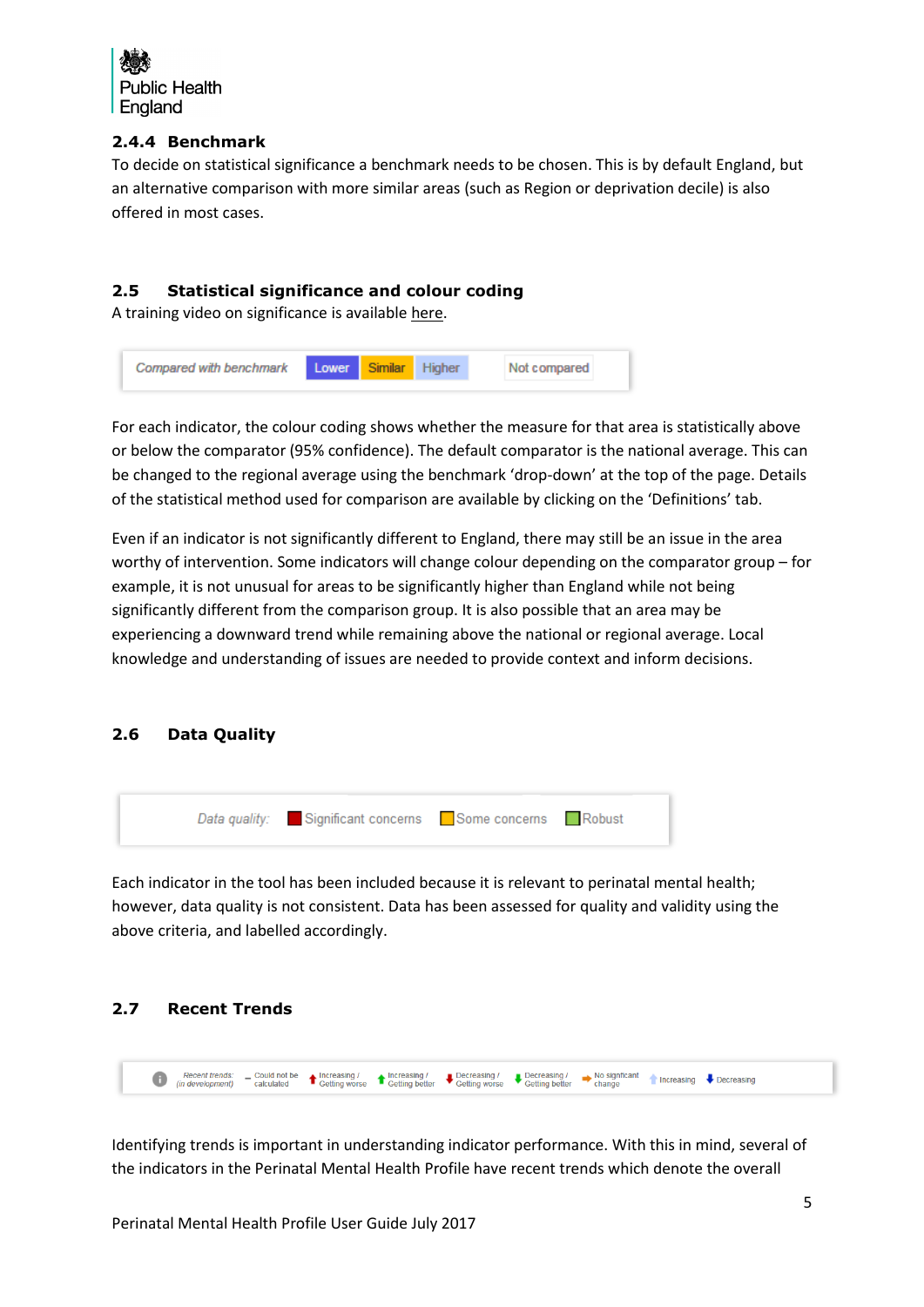

direction of performance changes over time. The recent trend information is only displayed where there are five non-overlapping data points for a proportion or crude rate indicator. Statistically significant trends are shown with light blue, orange, dark blue arrows for increasing, not changing and decreasing respectively. As the profile matures there will be more indicators with trends indicated.

This function allows insight into recent performance to be derived, and to identify declining performance from a high starting point before it becomes statistically similar to the benchmark and vice versa. This will allow areas to act sooner on changes in indicator performance. Local knowledge and understanding of issues are needed to provide context and inform decisions.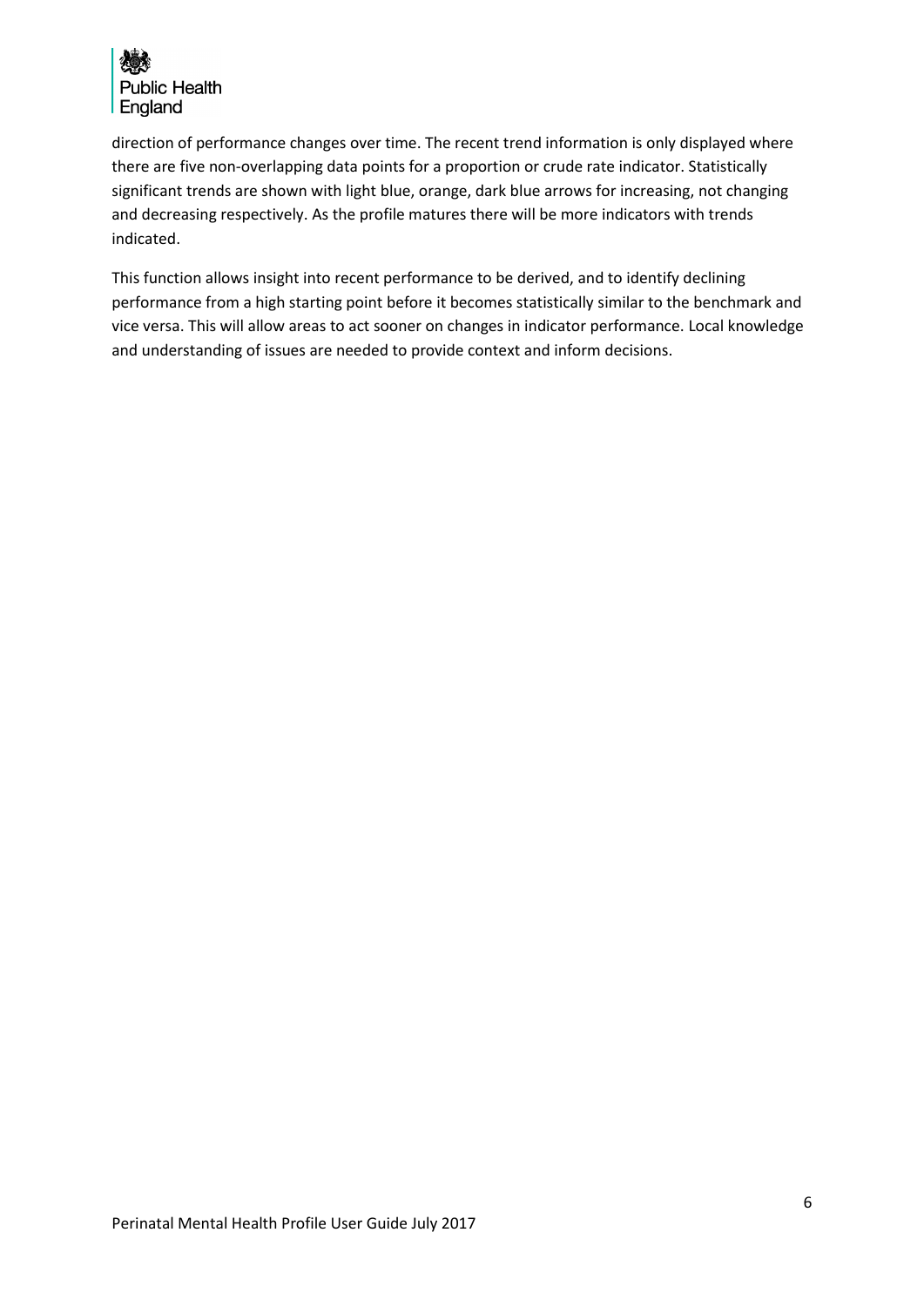# <span id="page-6-0"></span>**3. Views**

The Perinatal Mental Health Profile consists of six web views illustrating the indicators in various styles. A 'Definitions' section and a 'Download' section have been included providing access to, and understanding of, data illustrated through the profile. These profile features are listed below, with the subsequent pages providing further details: –

| Overview                | 'Overview' is the default option showing the indicators in rows, the<br>geographical areas in columns, and indicator data in each cell. The latter<br>are colour-coded to show significant difference from the benchmark.                                                            |
|-------------------------|--------------------------------------------------------------------------------------------------------------------------------------------------------------------------------------------------------------------------------------------------------------------------------------|
| Map                     | 'Map' allows users to see spatial variation of indictors across England. For<br>each indicator a bespoke comparator group can be defined by the user,<br>with the selected geographies being presented in a column chart in order<br>of value.                                       |
| Compare                 | 'Compare indicators' allows users to perform regression analysis between<br>two indicators of the same geographical breakdown across all domains.<br>Users can select indictors to compare on x and y axes, with the most<br>recent data from both indicators being compared.        |
| Trends                  | 'Trends' allows users to look at data over time, presenting data as a graph<br>and table. Drop-down boxes allow users to choose the indicator and area<br>of interest and colour-coding indicates whether the values are<br>significantly different from the benchmark.              |
| <b>Compare</b><br>areas | 'Compare areas' allows the user to select an indicator from the drop-<br>down box and examine values for all geographical areas with a bar chart,<br>funnel plot, and a table showing the confidence intervals around each<br>value.                                                 |
| Area<br>profiles        | 'Area profiles' allows users to select a geographical area and presents all<br>indicators in a profile for that area in a spine chart. Counts, as well as<br>indicator values, are presented here along with figures for national and<br>regional averages, and the range of values. |
| <b>Definitions</b>      | 'Definitions' provides more details about each indicator, including the<br>data source and rationale. It also gives information on how statistical<br>comparisons are made for each indicator.                                                                                       |
| Download                | 'Download' provides a spreadsheet of the underlying data used in the<br>production of the indicator.                                                                                                                                                                                 |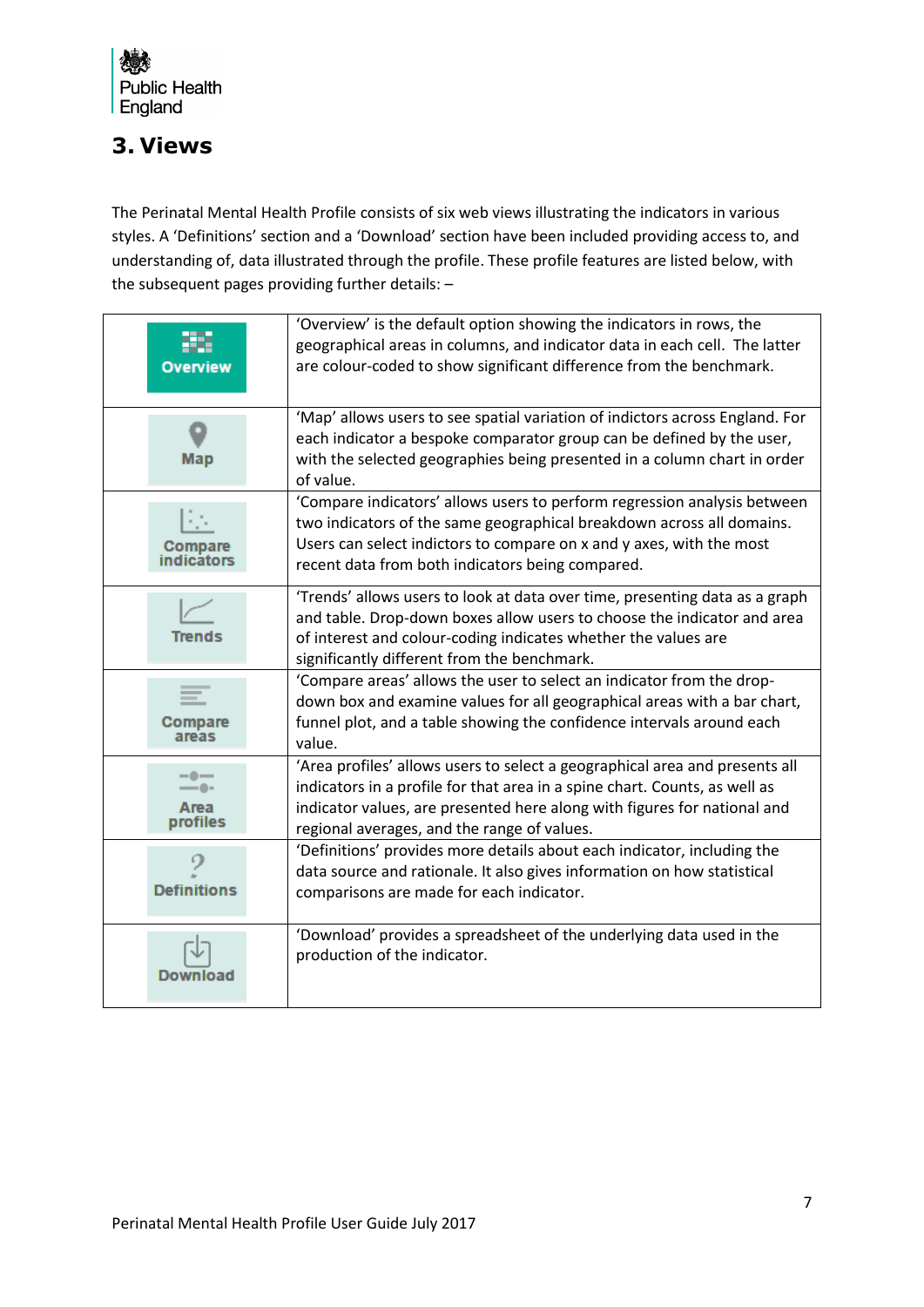

#### <span id="page-7-0"></span>**3.1 Overview**



'Overview' is the default option in most profiles (Figure 1). It shows the indicators in rows, the geographical areas in columns, and indicator data in each cell, colour-coded depending on whether it is significantly different from the benchmark.

This view shows a coloured matrix of all indicators, allowing them to be compared across all areas belonging to the grouped-by option chosen (see above: geography). For some options the number of indicators is large; users will probably have to scroll down the screen to see all measures. For each indicator, where statistical significance can be calculated, the colour coding shows whether the measure is statistically above or below the comparator average. The default comparator is the national average.

The values in the matrix can be sorted using the arrows at the start of each row. Using the arrows in the header row sorts the areas alphabetically while using them in an indicator row sorts the table by ascending or descending values.



Figure 1: Overview of Risk and related factors domain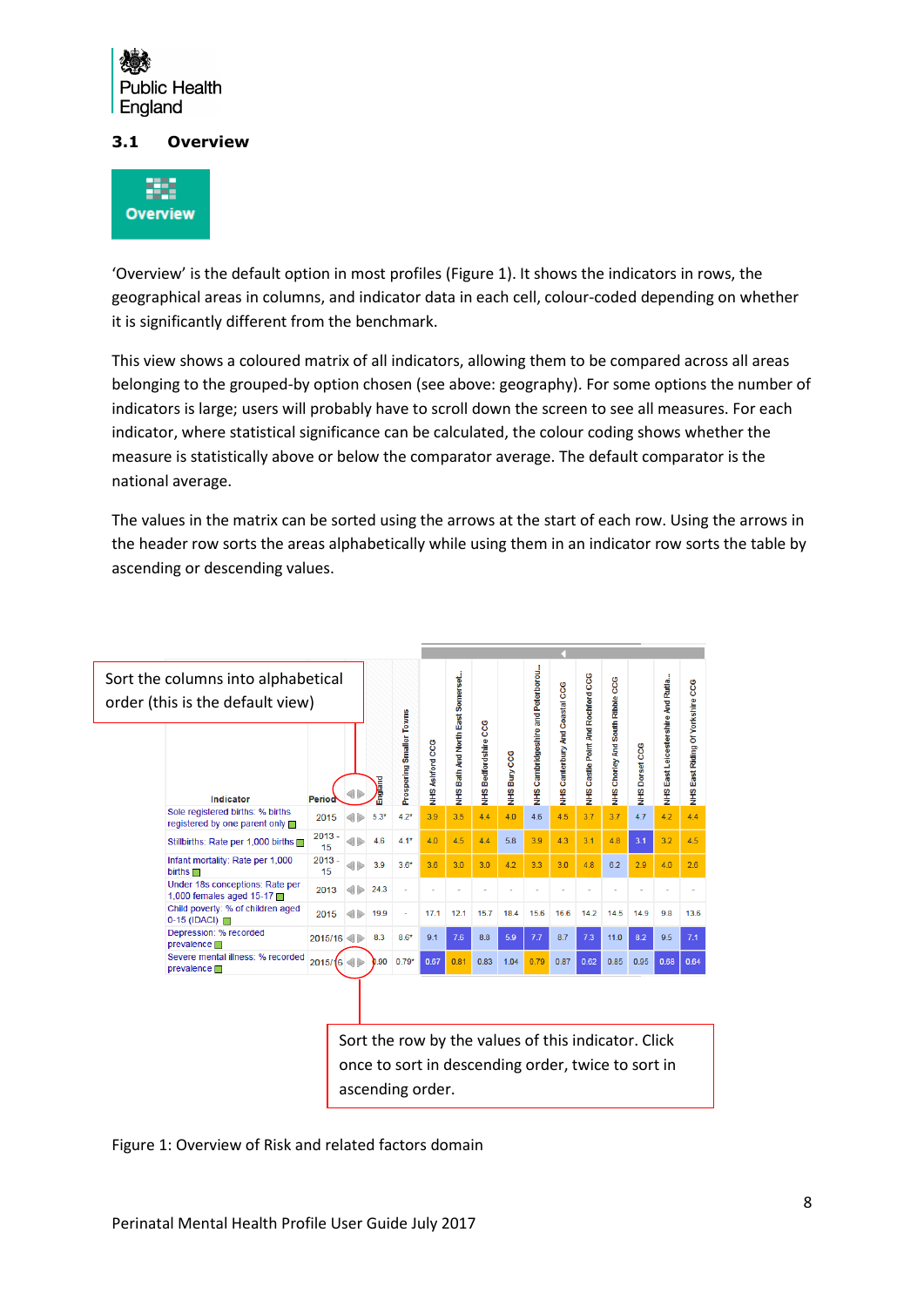

<span id="page-8-0"></span>**3.2 Map**



'Map' allows users to see spatial distribution indictor values across England (Figure 2). It also allows the user to build a bespoke comparator group of geographies. The map can be viewed as a comparison to a selection of benchmarks, quartiles, quintiles or a continuous scale.



Figure 2: The map view of geographical distribution.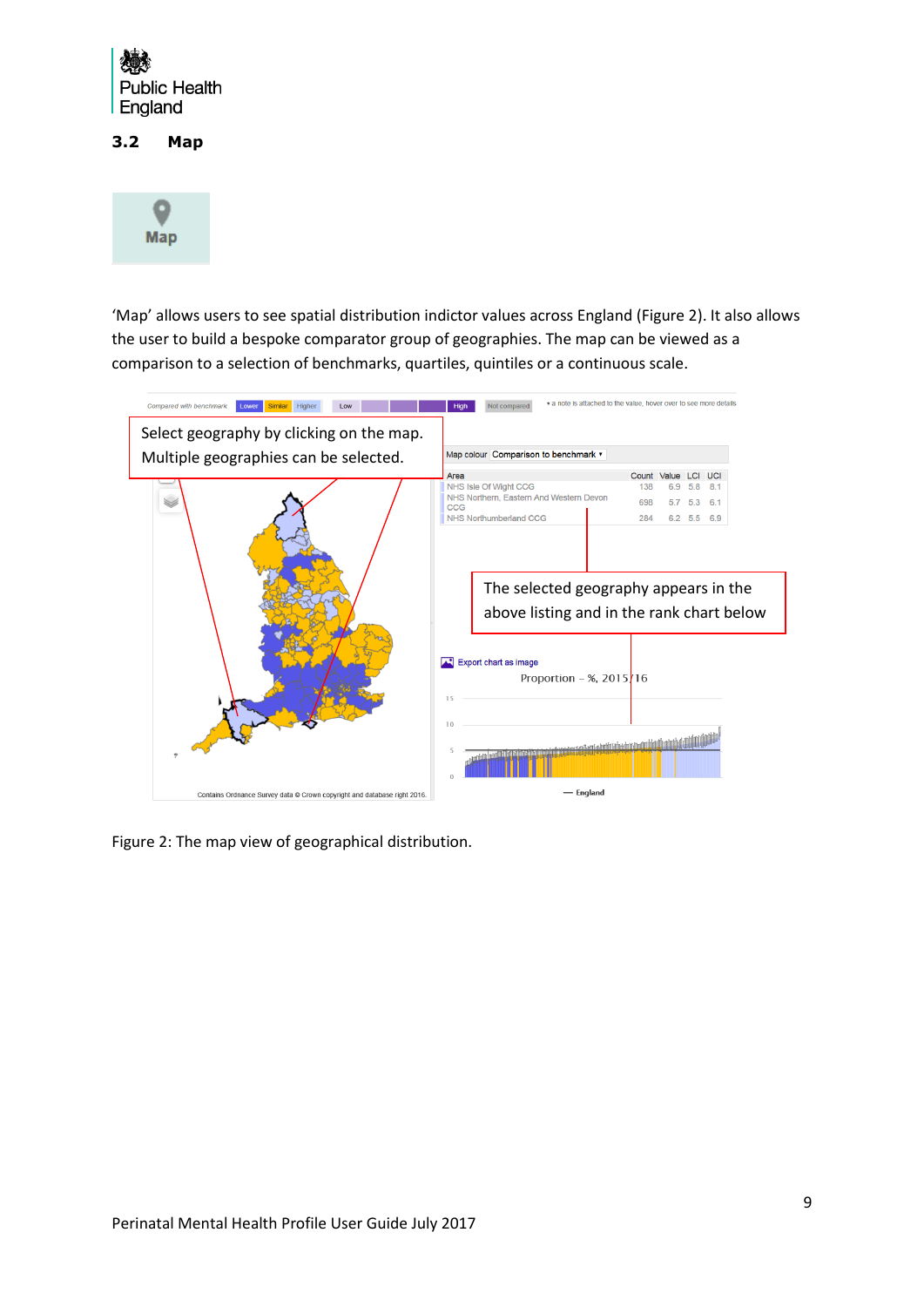

#### <span id="page-9-0"></span>**3.3 Compare Indicators**



'Compare indicators' allows users to investigate interactions between two indicators (Figure 3). In this view, users select indicators displayed at the same geography. The selected indicators can be from any domain within the profile. A trend line is available when  $R^2 > 0.14$ . This analysis shows the relationship between two indicators - causation cannot be implied and any outcomes from using this view requires further investigation with local knowledge and caution is advised when using this facility.



Figure 3: 'Compare indicators' view showing the association between two indicators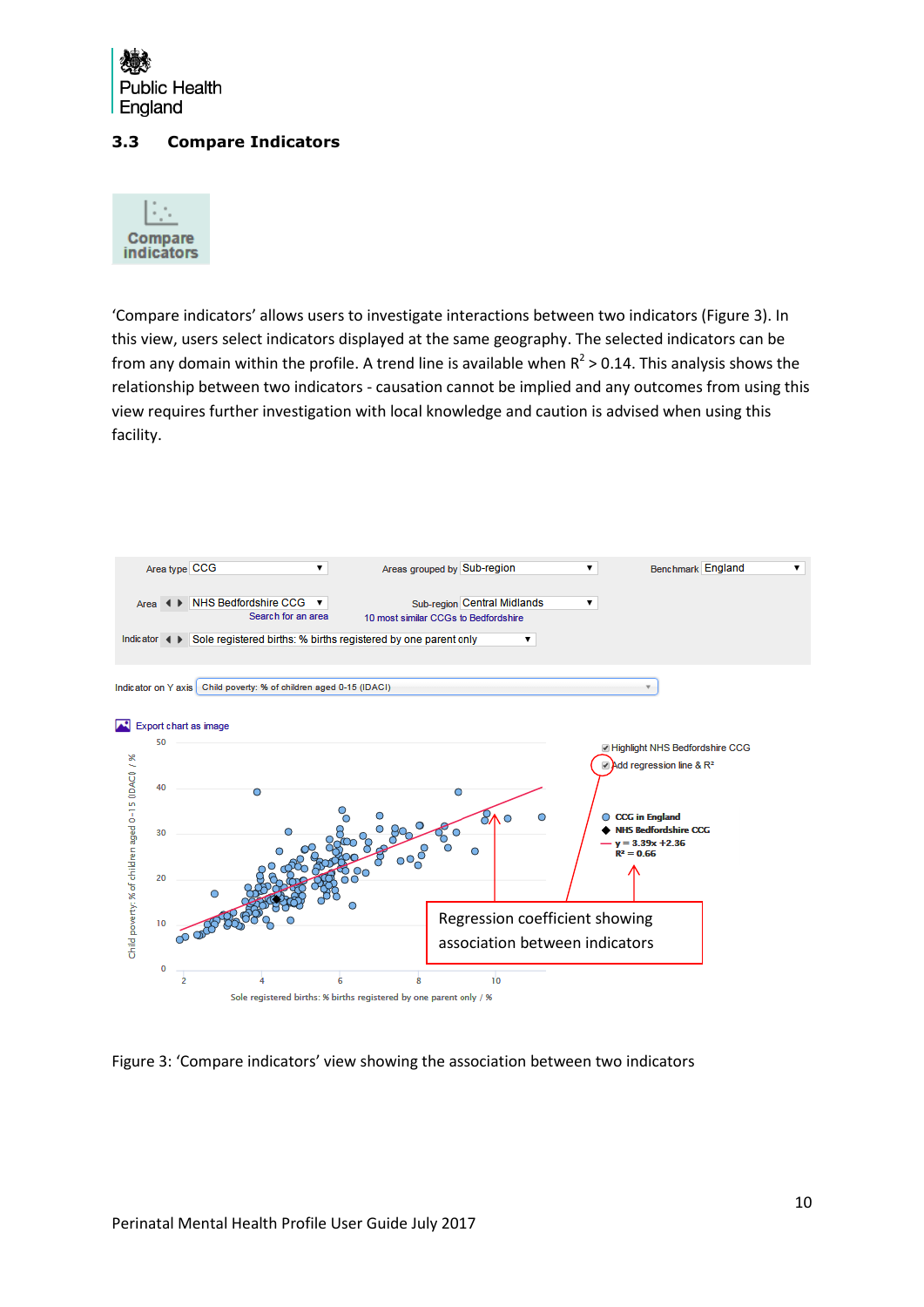

#### <span id="page-10-0"></span>**3.4 Trends**



This view presents indicator time-series data. Drop-down boxes allow users to select the geographical area and indicator of interest. The default view is to present one indicator for one area. However, it is also possible to show all indicators within the domain for the selected area, or to generate the time-series charts showing the same indicator for all areas in the selected geography.

|                                                                                                                                                                                                                                                                                                                                                                                  | <b>Demographics</b>                |            |               | <b>Risk &amp; related factors</b> |                                                       |                             | Prevalence            |   | <b>Identification &amp; Access</b>                                             |
|----------------------------------------------------------------------------------------------------------------------------------------------------------------------------------------------------------------------------------------------------------------------------------------------------------------------------------------------------------------------------------|------------------------------------|------------|---------------|-----------------------------------|-------------------------------------------------------|-----------------------------|-----------------------|---|--------------------------------------------------------------------------------|
| Overview                                                                                                                                                                                                                                                                                                                                                                         | Й.<br>Compare<br><i>indicators</i> | <b>Map</b> | <b>Trends</b> | $\equiv$<br>Compare<br>areas      | $-0 -$<br>$-0 - 0 - 0 = 0$<br>Area<br><b>profiles</b> | <b>Definitions</b>          | ΓU<br><b>Download</b> |   |                                                                                |
|                                                                                                                                                                                                                                                                                                                                                                                  | Area type CCG                      |            | ▼             |                                   |                                                       | Areas grouped by Sub-region |                       | ▼ | Benchmark England<br>▼                                                         |
| Area (4) NHS West Leicestershire ▼<br>Sub-region Central Midlands<br>▼<br>Search for an area<br>10 most similar CCGs to West Leicestershire<br>Indicator ( ) Stillbirths: Rate per 1,000 births<br>▼                                                                                                                                                                             |                                    |            |               |                                   |                                                       |                             |                       |   |                                                                                |
| <b>Compared with benchmark</b><br>● Lower ● Similar ● Higher ● Not Compared<br>* a note is attached to the value, hover over to see more details<br>Data quality: Significant concerns Some concerns<br>Robust<br>Selected indicator<br><b>NHS West Leicestershire CCG</b><br>All in Central Midlands NHS region<br><b>All indicators</b><br><b>Display</b><br><b>Trends for</b> |                                    |            |               |                                   |                                                       |                             |                       |   |                                                                                |
|                                                                                                                                                                                                                                                                                                                                                                                  |                                    |            |               |                                   |                                                       |                             |                       |   |                                                                                |
| Generates trend charts for all areas<br>for selected indicator                                                                                                                                                                                                                                                                                                                   |                                    |            |               |                                   |                                                       |                             |                       |   | Generates trend chart for all indicators<br>within the theme for selected area |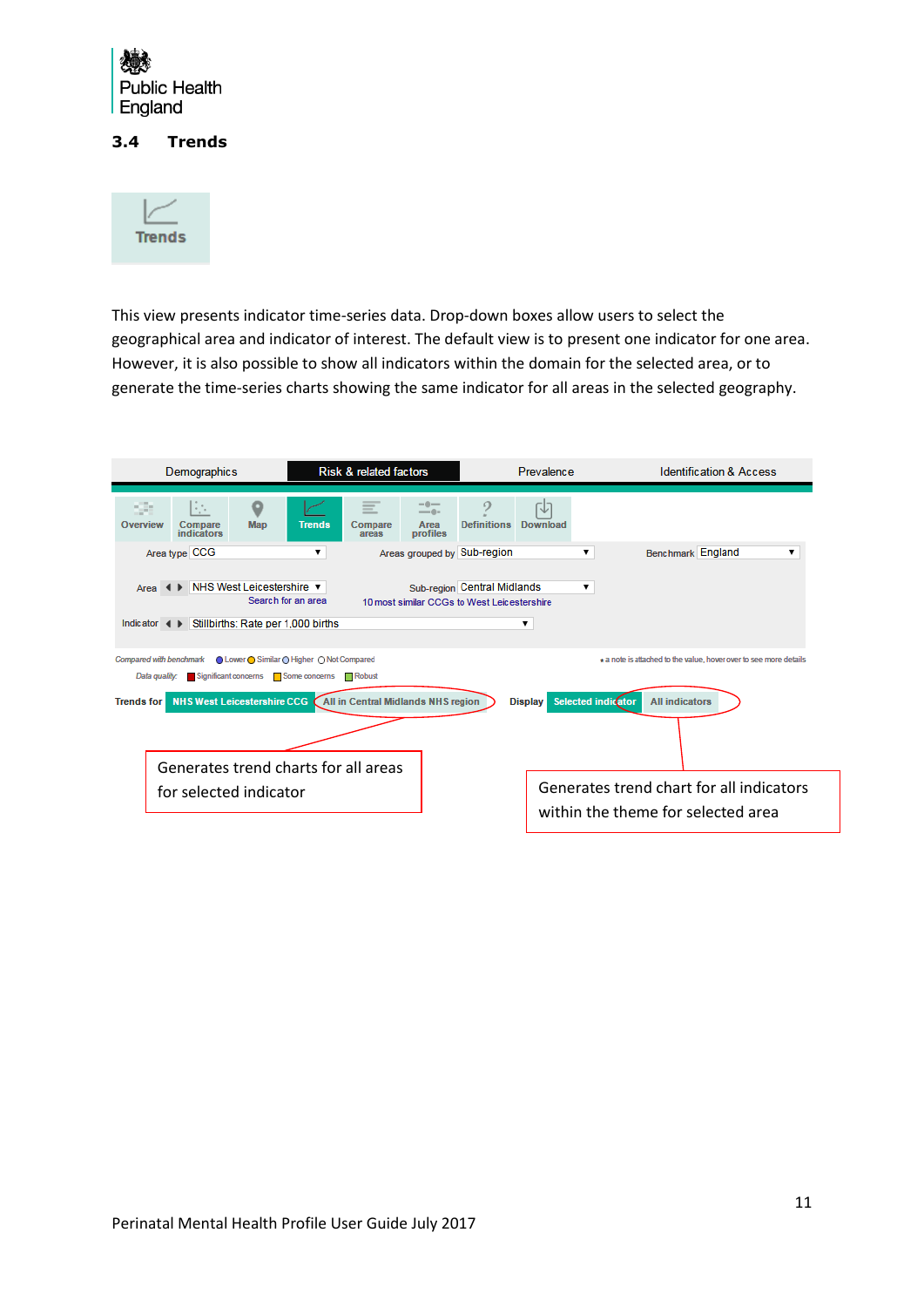

#### <span id="page-11-0"></span>**3.5 Compare Areas**



This tool allows areas that have been grouped together to be compared by use of a bar chart. Both indicator and comparator groups can be changed using the drop-down menu (Figure 4).

| Sort the column into alphabetical<br>order (this is the default view) |       | Sort column by the values of this indicator. Click<br>once to sort in descending order, click twice to sort<br>in ascending order. |     |                          |
|-----------------------------------------------------------------------|-------|------------------------------------------------------------------------------------------------------------------------------------|-----|--------------------------|
| Aroa                                                                  | Value |                                                                                                                                    | СI  | <b>Lower Upper</b><br>СI |
| <b>England</b>                                                        | 8.8   | H                                                                                                                                  | 8.6 | 8.9                      |
| Fifth more deprived decile                                            | 9.0   |                                                                                                                                    | 8.5 | 9.6                      |
| Southampton                                                           | 12.1  |                                                                                                                                    | 9.4 | 15.1                     |
| Portsmouth                                                            | 11.6  |                                                                                                                                    | 8.9 | 14.8                     |
| Calderdale                                                            | 10.3  |                                                                                                                                    | 7.9 | 13.2                     |
| <b>Telford and Wrekin</b>                                             | 10.2  |                                                                                                                                    | 7.6 | 13.5                     |
| Westminster                                                           | 10.1  |                                                                                                                                    | 7.6 | 13.1                     |
| <b>Bristol</b>                                                        | 10.0  |                                                                                                                                    | 8.3 | 12.0                     |
| Sefton                                                                | 9.7   |                                                                                                                                    | 7.7 | 12.1                     |
| <b>Bournemouth</b>                                                    | 9.6   |                                                                                                                                    | 7.1 | 12.6                     |
| Slough                                                                | 9.5   |                                                                                                                                    | 6.4 | 13.6                     |
| Stockton-on-Tees                                                      | 8.7   |                                                                                                                                    | 6.5 | 11.5                     |
| Derby                                                                 | 8.6   |                                                                                                                                    | 6.5 | 11.0                     |
| Ealing                                                                | 7.8   |                                                                                                                                    | 6.1 | 9.9                      |
| <b>Kirklees</b>                                                       | 7.7   |                                                                                                                                    | 6.2 | 9.4                      |
| Kensington and Chelsea                                                | 7.5   |                                                                                                                                    | 5.1 | 10.6                     |
| <b>Dudley</b>                                                         | 5.7   |                                                                                                                                    | 4.3 | 7.5                      |

Source: Public Health England (based on ONS source data)

Figure 4: 'Compare areas' view of an indicator.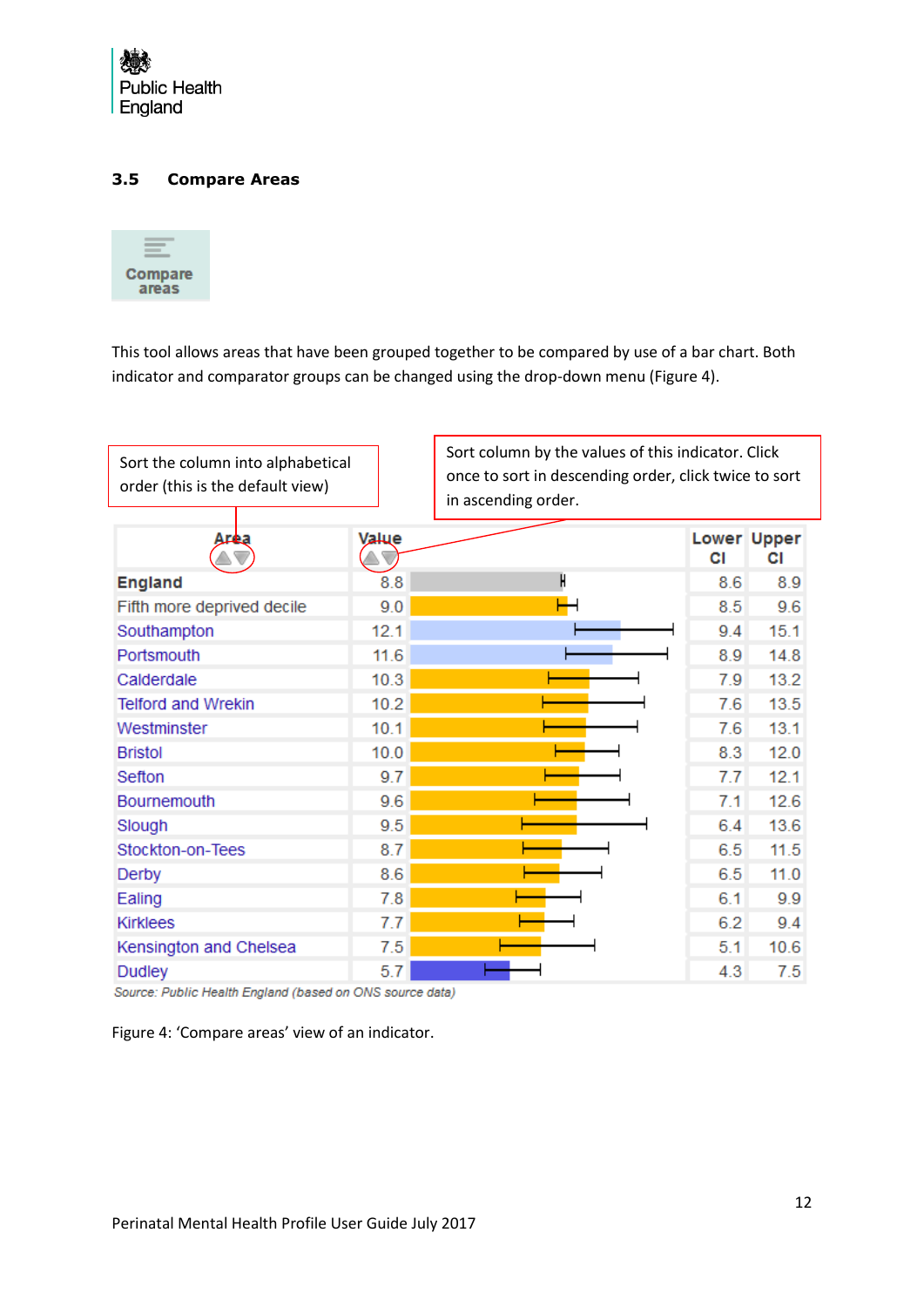

#### <span id="page-12-0"></span>**3.6 Area Profiles**



A training video on spine charts is available [here.](https://www.youtube.com/watch?v=480Mswgcg8M)

This view focuses on one geographical area, selected using the drop-down box near the top of the page or by clicking on the area name in the Overview. It produces a table of indicators within the theme which contains typically:

- recent trends for the area (if the indicator meets the recent trend criteria)
- counts for the area (for example, presented below are a number of indicators to aid understanding of variation of prevalence and incidence)
- the indicator value for the area (usually a percentage or a rate)
- the value for England and for the region
- the lowest and highest values within the grouping

|                                                                                      |             |                |                                 |              |              |                            | Benchmark average                       |                |         |                |
|--------------------------------------------------------------------------------------|-------------|----------------|---------------------------------|--------------|--------------|----------------------------|-----------------------------------------|----------------|---------|----------------|
| <b>A</b> Export table as image                                                       |             |                | Colour-coded<br>indicator value |              | Lowest       |                            | 75th<br>25th Percentile<br>rcentile     |                | Highest |                |
| <b>Indicator</b>                                                                     | Period      | <b>NVRUDED</b> |                                 |              |              | "hd                        |                                         | <b>England</b> |         |                |
|                                                                                      |             | Count          | <b>Value</b>                    | <b>Value</b> | <b>Value</b> | Lowest Range               |                                         |                |         | <b>Highest</b> |
| Sole registered births: % births registered by one<br>parent only                    | 2014        | 424            | 10.0%                           | $5.7\%*$     | 5.4%         | 2.1%                       |                                         |                |         | 10.8%          |
| Stillbirths: Rate per 1,000 births                                                   | $2013 - 15$ | 68             | 5.3                             | 4.4          | 4.6          | 2.0                        |                                         |                |         | 7.0            |
| Infant mortality: Rate per 1,000 births $\Box$                                       | $2013 - 15$ | 80             | 6.2                             | 4.3          | 3.9          | 2.0                        |                                         |                |         | 7.9            |
| Under 18s conceptions: Rate per 1,000 females<br>aged 15-17                          | 2015        | 152            | 31.2                            | 20.2         | 20.8         | 5.7                        |                                         |                |         | 43.8           |
| Child poverty: % of children aged 0-15 (IDACI)                                       | 2015        | 19,460         | 34.5%                           |              | 19.9%        | 6.8%                       |                                         |                |         | 39.3%          |
| Looked after children aged <5: Rate per 10,000<br>population aged $< 5 \blacksquare$ | 2016/17     | 115            | 54.5                            |              | 36.9         | 5.6                        |                                         |                |         | 134.7          |
| Children on child protection plans: Rate per 10,000<br>children < $18 \square$       | 2014/15     | 527            | 81.1                            | 45.7         | 42.9         | 8.7                        |                                         |                |         | <b>Highest</b> |
| Children in need: Rate per 10,000 children aged<br>< 18                              | 2014/15     | 6.726          | 1.035                           | 561          | 674          | 291                        |                                         |                |         | 1,501          |
| Parents in drug treatment: Rate per 100,000<br>children aged 0-15                    | 2011/12     | 132            | 237.0                           | $104.8*$     | 110.4        | 0.0                        |                                         |                |         | 400.0          |
| Parents in alcohol treatment: Rate per 100,000<br>children aged 0-15 $\Box$          | 2011/12     | 102            | 183.1                           | $147.7*$     | 147.2        | 34.9                       |                                         |                |         | 452.8          |
| Lone parent families: % of households <b>m</b>                                       | 2011        | 11,998         | 9.5%                            | 6.7%         | 7.1%         | 4.4%                       |                                         |                |         | 14.4%          |
| Domestic abuse-related incidents and crimes:<br>Rate per 1,000 population            | 2015/16     |                | 15.6                            | 18.6         | 22.1         | 9.4                        |                                         |                |         | 38.4           |
| Homelessness: Rate of acceptances per 1,000<br>households <b>In</b>                  | 2015/16     | 597            | 4.6                             | 1.9          | 2.5          | 0.1                        |                                         |                |         | 12.5           |
| 2015/16<br>Depression: % recorded prevalence m                                       |             | 22,475         | 7.6%                            | 9.1%         | 3%           | 4.5%                       |                                         |                |         | 13.5%          |
| Severe mental illness: % recorded prevalence<br>2015/16<br>3.590                     |             |                | 0.98%                           | $0.81%$ *    | 0.90%        | 0.52%                      |                                         |                |         | 1.52%          |
|                                                                                      |             |                |                                 |              |              |                            |                                         |                |         |                |
|                                                                                      |             |                |                                 |              |              |                            | Range of the data $-$ here, the data is |                |         |                |
| Interquartile range                                                                  |             |                |                                 |              |              | skewed towards the highest |                                         |                |         |                |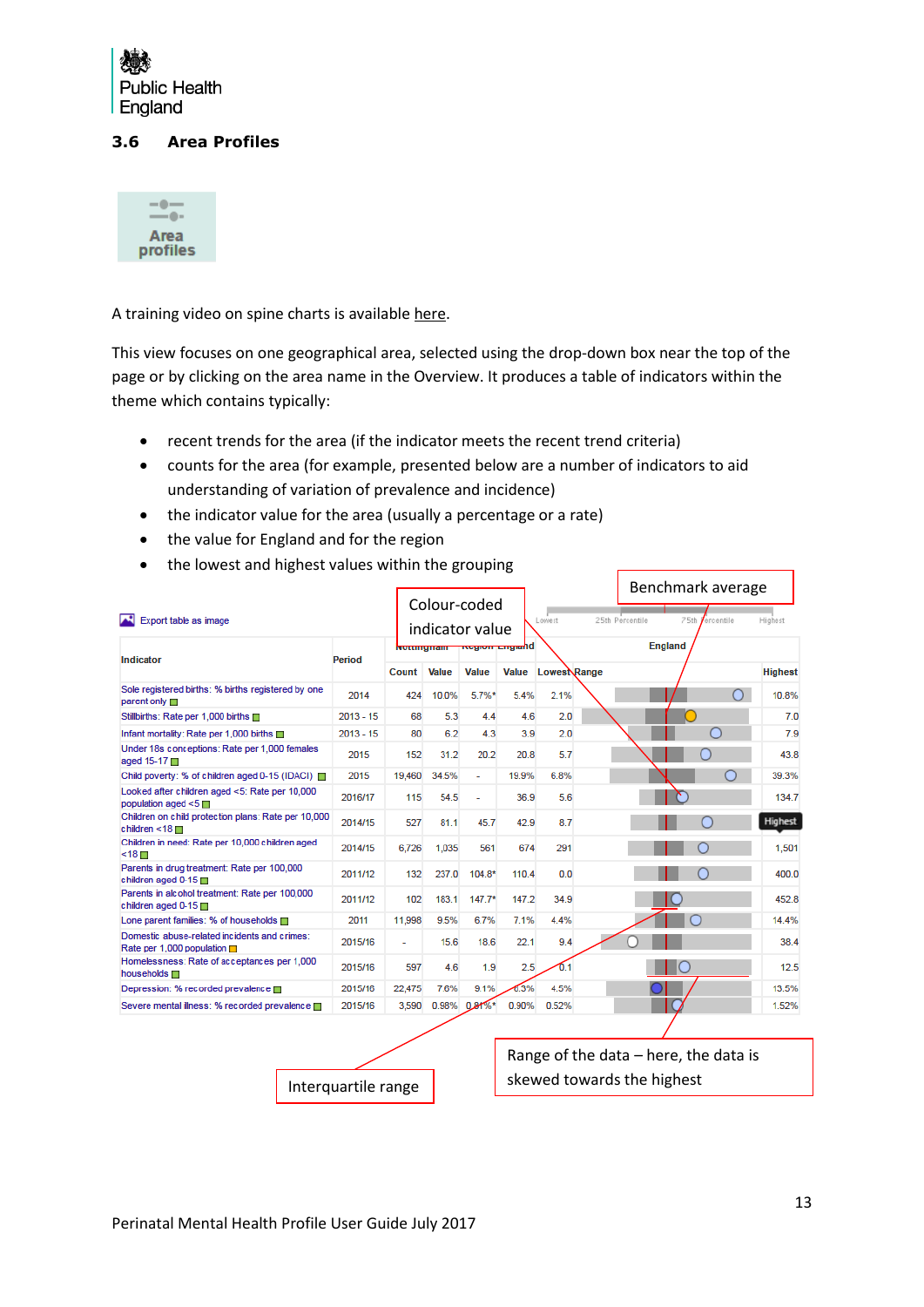

This view also displays data in a spine chart, with colour coded points indicating whether the area is significantly different from the benchmark. Hovering the mouse cursor over elements of the spine chart gives more information about underlying data. When England is selected as the benchmark, a spine chart display is generated for the indicator if at least 75% of the values in England have valid data. This rule is to prevent the display of spine charts that are misrepresentative due to extensive missing or suppressed data points.

In the spine chart the red vertical line represents the benchmark. The light grey bar shows the range between the highest and lowest areas in England or the region (depending on the benchmark selected) with the interquartile range shown in dark grey.

- The interquartile range (dark grey bar) is the difference between the 25th and 75th percentile i.e. if all areas' values for an indicator are ranked from lowest to highest the 25th percentile is 25% of the way through the ranking and the 75th is 75% of the way through.
- The light grey bar represents the range and skew of the data. If the worst and best values are equidistant from the mean the light grey bar will extend evenly across the chart. If the data are skewed towards the lower values the light grey bar will extend to the left hand side and if the data are skewed towards the higher values the light grey bar will extend to the right hand side.

Each dot represents the area indicator value. Dots to the left of the red line show that the value for this area is lower than the benchmark average; dots to the right show that the value is higher than the benchmark average. Where possible, these are colour coded showing whether the local value is statistically significantly lower (dark blue), higher (light blue) or not significantly different from the comparator (amber).